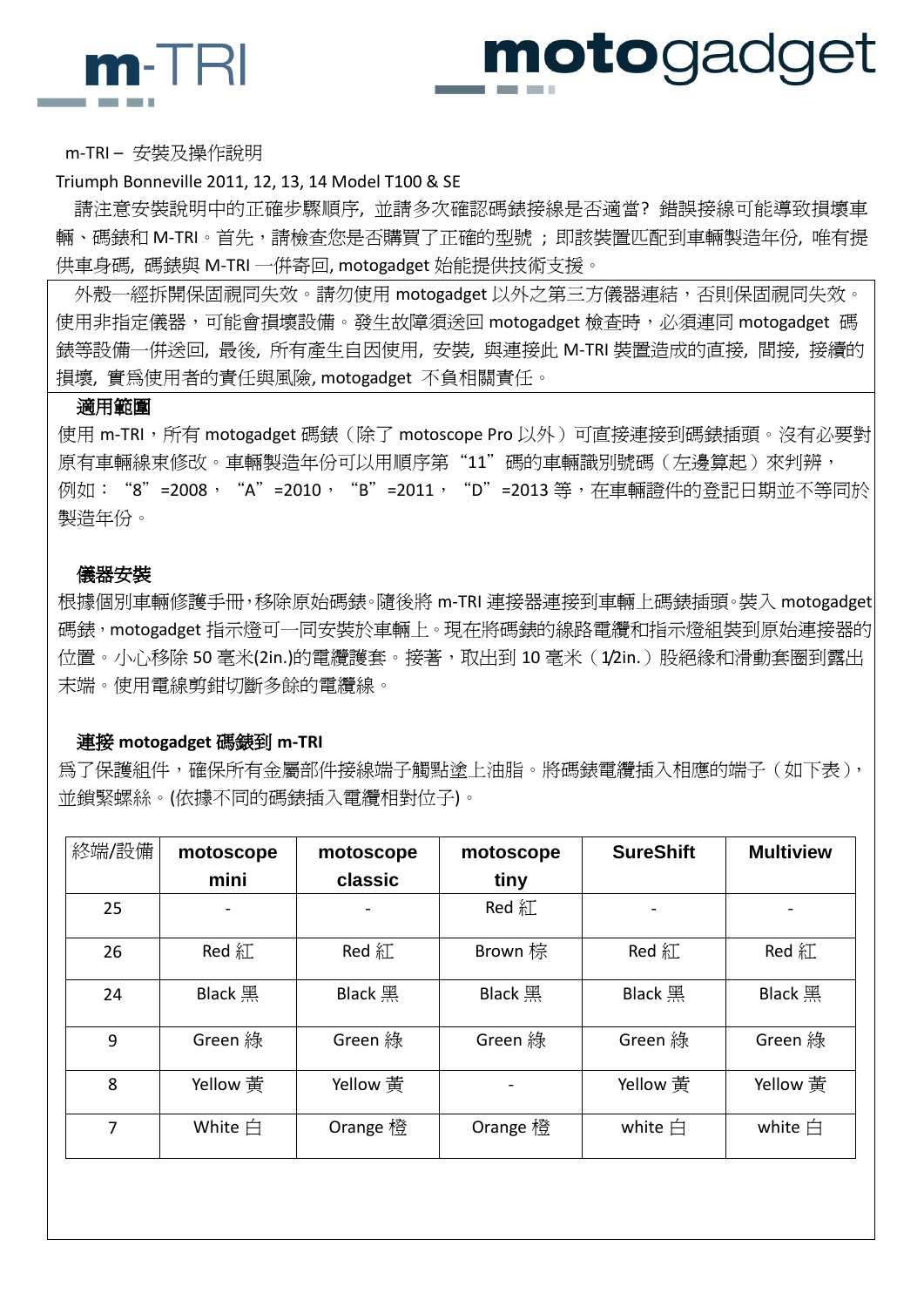# 連接 **motogadget** 指示燈到 **m-TRI**

加上端套後,將指示燈的線插入到螺絲端子電纜(如下表),並擰緊螺絲。

| 終端/設備 | - motosign mini<br>- ms cobi frame | - HD handlebar clamp<br>- metric handlebar clamp | motoscope tiny     | motoscope classic |
|-------|------------------------------------|--------------------------------------------------|--------------------|-------------------|
|       | - Active view                      |                                                  |                    |                   |
| 19    | Red 紅                              | Purple 紫                                         | Yellow 黄           | White/ orange     |
|       |                                    |                                                  |                    | 白/橙               |
| 20    | Green 綠                            | White $\triangleq$                               | Blue 藍             | Blue 藍            |
| 21    | Black $H$                          | Yellow 黃                                         | White $\triangleq$ | Grey 灰            |
| 22    | Purple 紫                           | Green 綠                                          | Purple 紫           | White/ Green      |
|       |                                    |                                                  |                    | 白/綠               |
| 23    | Blue 藍                             | <b>Black</b> 黑                                   | 連結至端子 19           | 連結至端子 19          |
| 24    | Yellow + orange                    | Blue + orange                                    |                    | White/ Brown      |
|       | 黃橙                                 | 藍白                                               |                    | 白/棕               |
| 26    | Brown + white                      | Red 紅                                            |                    | White/ Yellow     |
|       | 棕白                                 |                                                  |                    | 白/黄               |
|       |                                    | Brown 棕                                          |                    |                   |

## 連接 **motogadget** 配置的車輛連接器到 **m-TRI**

將特定型號連接器的電線與連接端套插入螺絲型終端(如下表見),並擰緊螺絲。 將灰色 motogadget 連接器(帶有 **3** 條電纜的連接器)連接到車輛上的速度表接頭。 將紅色 motogadget 連接器(帶有 **8** 條電纜的連接器)連接到車輛上的轉速表接頭。

# 確保連接器公頭與母頭的正確連接,可由外部標示確認方向性。

| 終端 | 連接器電線 - 顏色 |
|----|------------|
| 30 | Orange 橙   |
| 31 | Grey 灰     |
| 12 | Blue 藍     |
| 13 | Yellow 黄   |
| 29 | Black 黑    |
| 28 | Red 紅      |
| 27 | Brown 棕    |
| 11 | Green 綠    |
| 10 | Purple 紫   |
| 14 | White 白    |
| 5  | Black 黑    |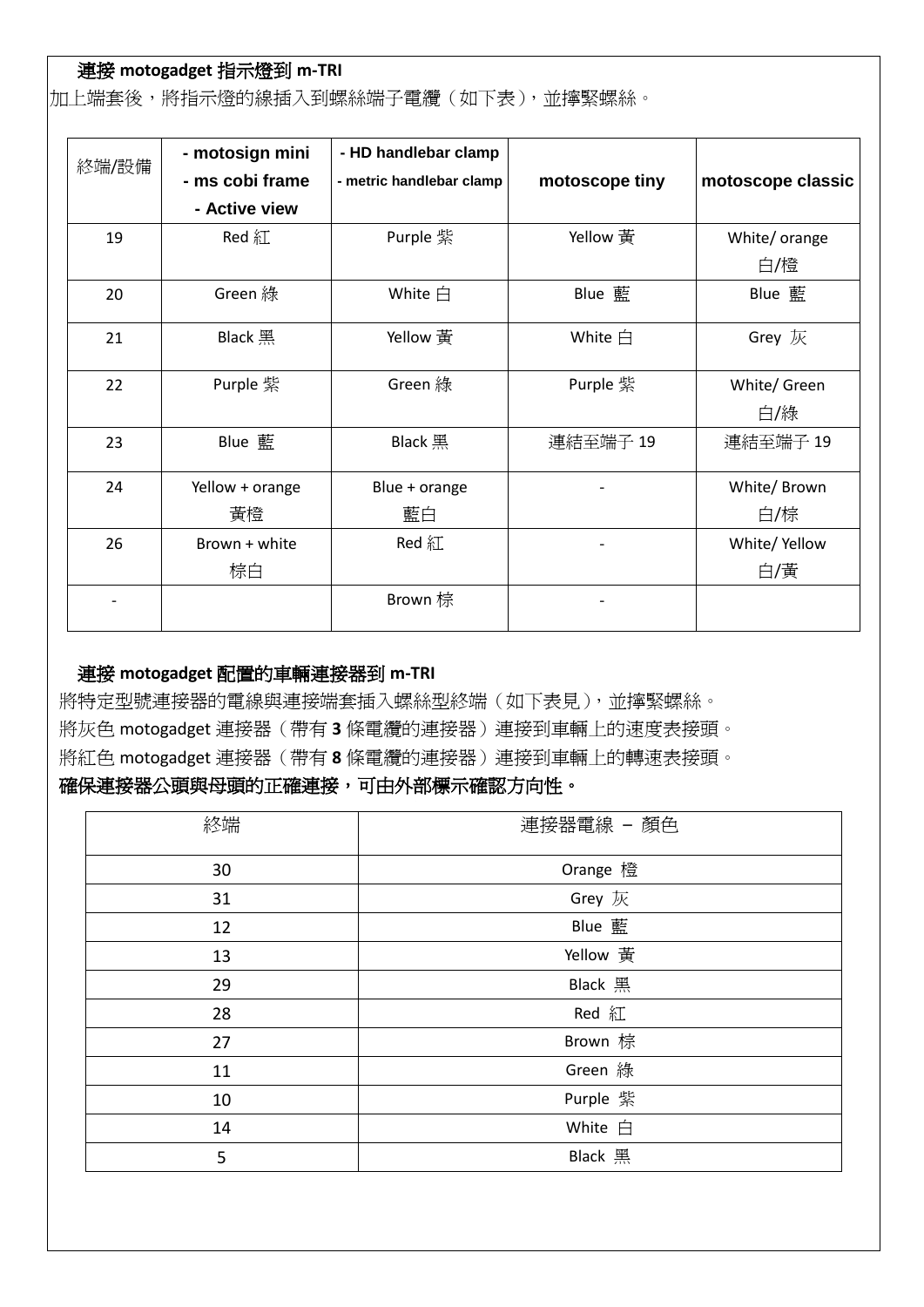## 連接主畫面按鈕

將主書面按鈕連接至 17 和 18 端, 此無極性問題。

## **m-CAN** 電線集配與安裝

將隨包附的黑色固定板安裝至 m-TRI 上頭,並用兩個安裝螺絲固定。為了避免震動脫落,請將所有 連接電線使用束帶與固定板繫緊(如下圖)。最後將 m-TRI 與固定板同時安裝於車輛部件或電線集束上, 利用螺絲或束帶固定。

### 注意事項



請勿額外安裝其他不需要的電線。

 短迴路的輸出或接觸到接地及正極 +12v, 可能會造成個別電器或車輛等損壞情形。倘若指示燈在開 始連接之後閃爍產生錯誤訊號,在這樣的情況下需熱車運行(最大)兩周期後,該錯誤訊號將被自動重 置。

#### 碼錶設定

請進入碼錶設定調整以下參數 :

 motoscope mini, motoscope classic and Chronoclassic 等碼錶: ImpE=1, ImpW=1 and Circ=2000. motoscope Tiny 儀表: Pulse=1, Circ=2000.

## 首次發動及故障排除

關於初始啓動(當每次車輛的連接器切斷後),m-TRI 軟體版本會顯示 'speed' 字段 3 秒鐘,隨後 將顯示車輛選單3秒鐘(前提是正確的設置已經完成(請參見上文)。如遇技術支援,將需要這些信 息。如果連接的碼錶沒有啓動,關閉點火開關及總開關(kill switch)並拔下紅色插頭,灰色插頭保持連接。 等待 10 分鐘然後重新連接紅色插頭,打開點火開關及總開關(kill switch),儀表應該可正常運作。

## 模式

部分指示燈是多功能,例如:在下邊的圖顯示了5 燈號的指示燈組件(指右列 ms combi frame, motosign mini, Activeview and handlebar camps 所附的紙式燈組件) 當使用 motoscope TINY 和 motoscope classic,只有4個指示燈可用。

顯示模式佈局如下: 綠色 LED ( 左邊第 1 個⇔ ) =轉向燈 ( 閃爍 ), 低燃料油位 ( 持續亮著 ON ) 和錯誤

記憶 (閃爍). 藍色(左邊第 2 個 <sup>記</sup>) LED=遠光燈. 綠色 LED (右邊第 2 個 N)=空擋燈. 紅色 LED (右邊第 1個△)=水或油溫度高(閃爍)和機油壓力(連續亮著 ON)。

> O  $\bigcirc$  $\bigcap$ turn high beam neutral oil pressure (permanent) fuel (permanent) left / right temperature hot (blinking) MIL (blinking) alarm (flashing)